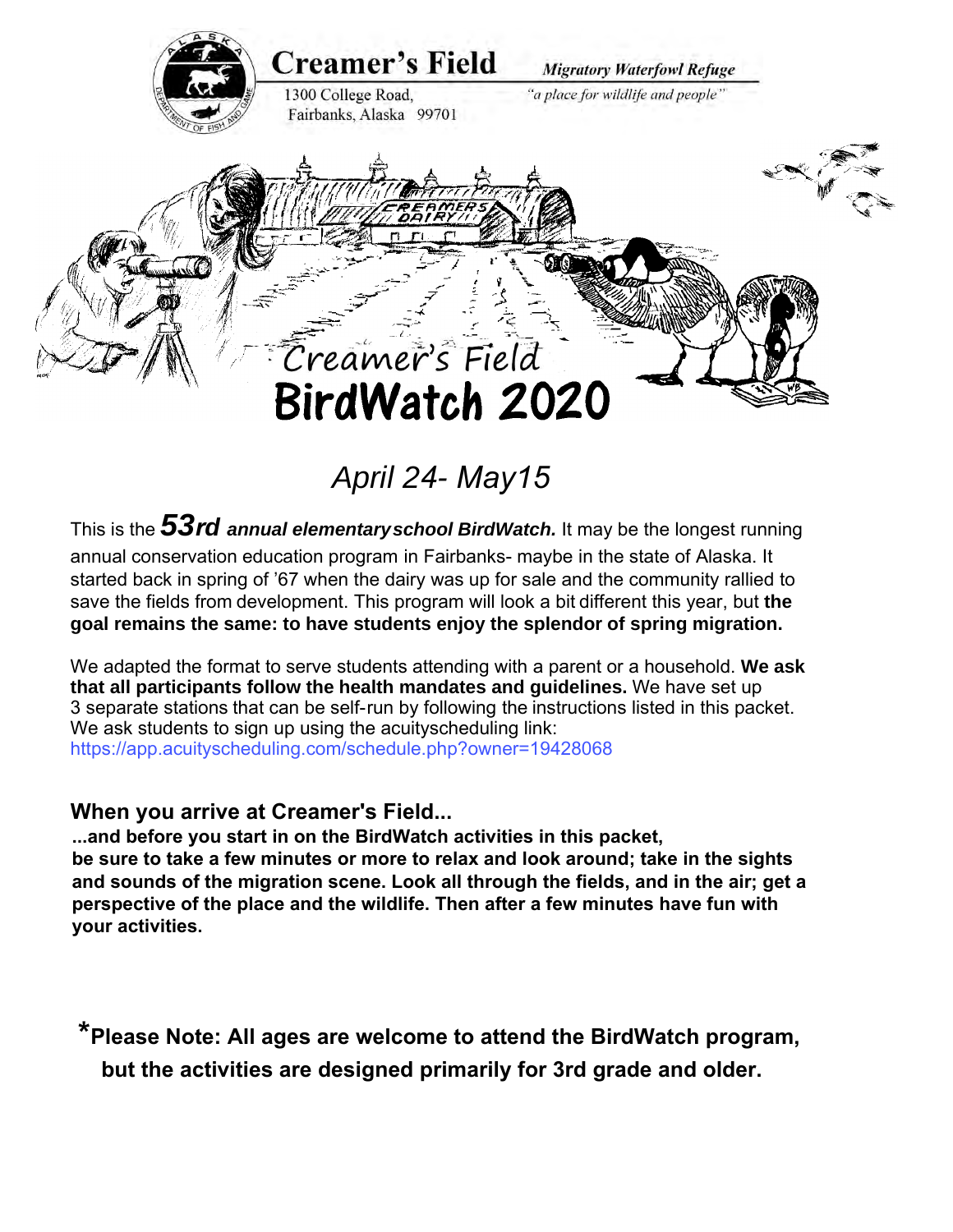#### **BirdWatch Themes:**

Our stations deal with primarily with bird **identification and observation skills**. The goal is that students will appreciate and enjoy wildlife while learning. Some facts that the students pick up at BirdWatch may be forgotten, but the main themes, the skills, sights and sounds associated with the experience is what they will remember.

- Birds **migrate** to areas where they can reproduce successfully find adequate food, shelter, and protection from predators.
- Good **habitat** is important for the birds in their summer and winter ranges but is especially critical along the migration routes.
- Refuges**,** such as Creamer's Field**,** provide and protect this habitat.

#### **Recommended Materials:**

- Students should first review and color the **Spring Guide to Birds** (PDF attached). The PDF can be printed double-sided (8.5x11) and folded into a booklet or pick-up a Spring Guide in the farmhouse entryway.
- We encourage students to bring binoculars if they have access to them. We realize that not every student will be able to bring their own pair; we've tried to adapt these activities so they can be done regardless.
- Field guides are useful too but not required.
- Worksheets are available in this packet.
- Writing and drawing tools
- Clipboard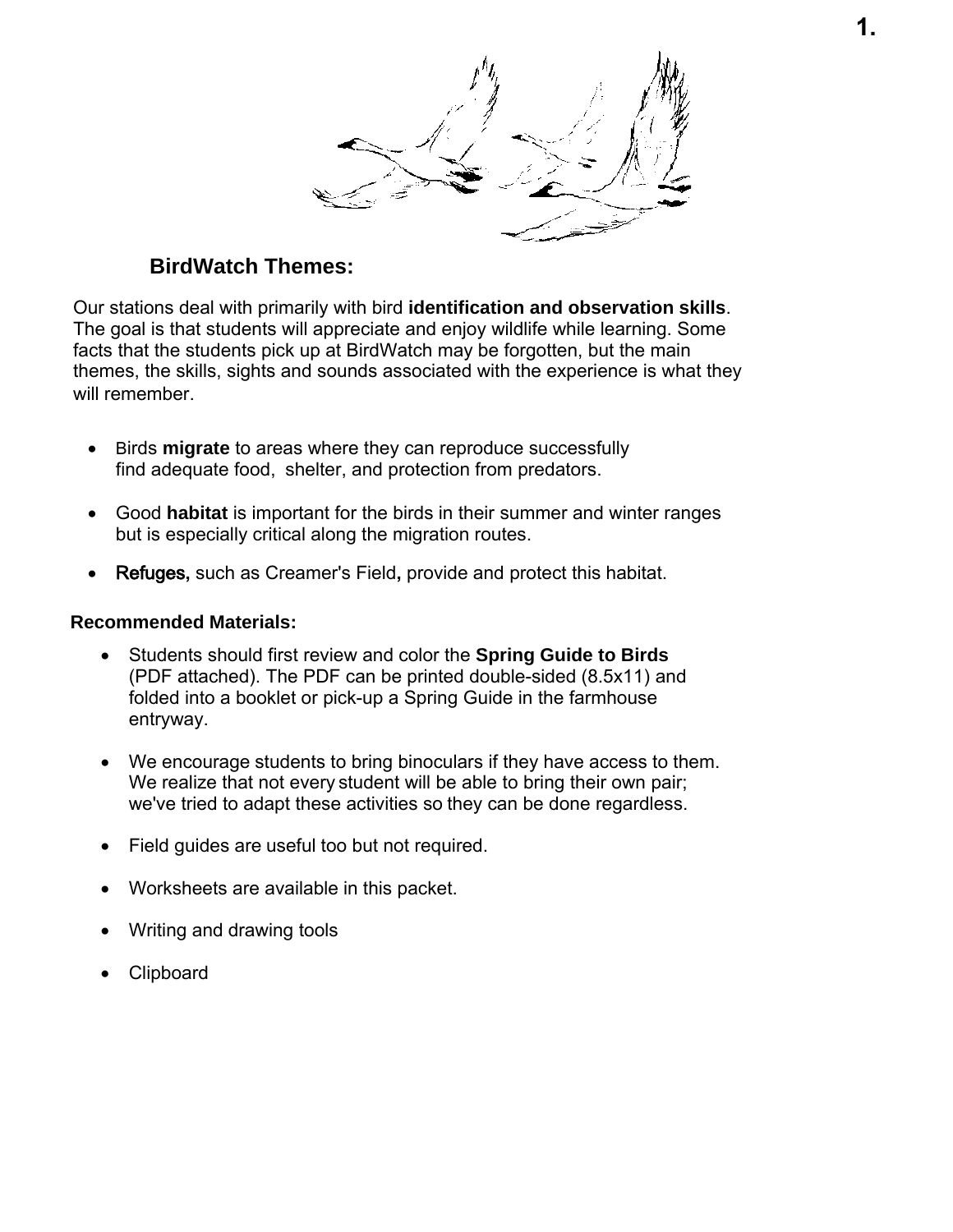#### **General Format:**

The program consists of **three stations** located around Creamer's Field

The activities are described in this packet:

- **Front Sign Observation---------page 5 7**
- **Find the Mystery Message-----page 3**
- **Table of Bird Mounts------------page 4**

**Extra activity---BirdWatch Bingo----page 8**



**Map** of station locations:



**Questions?**  Call Mark D. Ross, ADFG, BirdWatch coordinator at 459-7301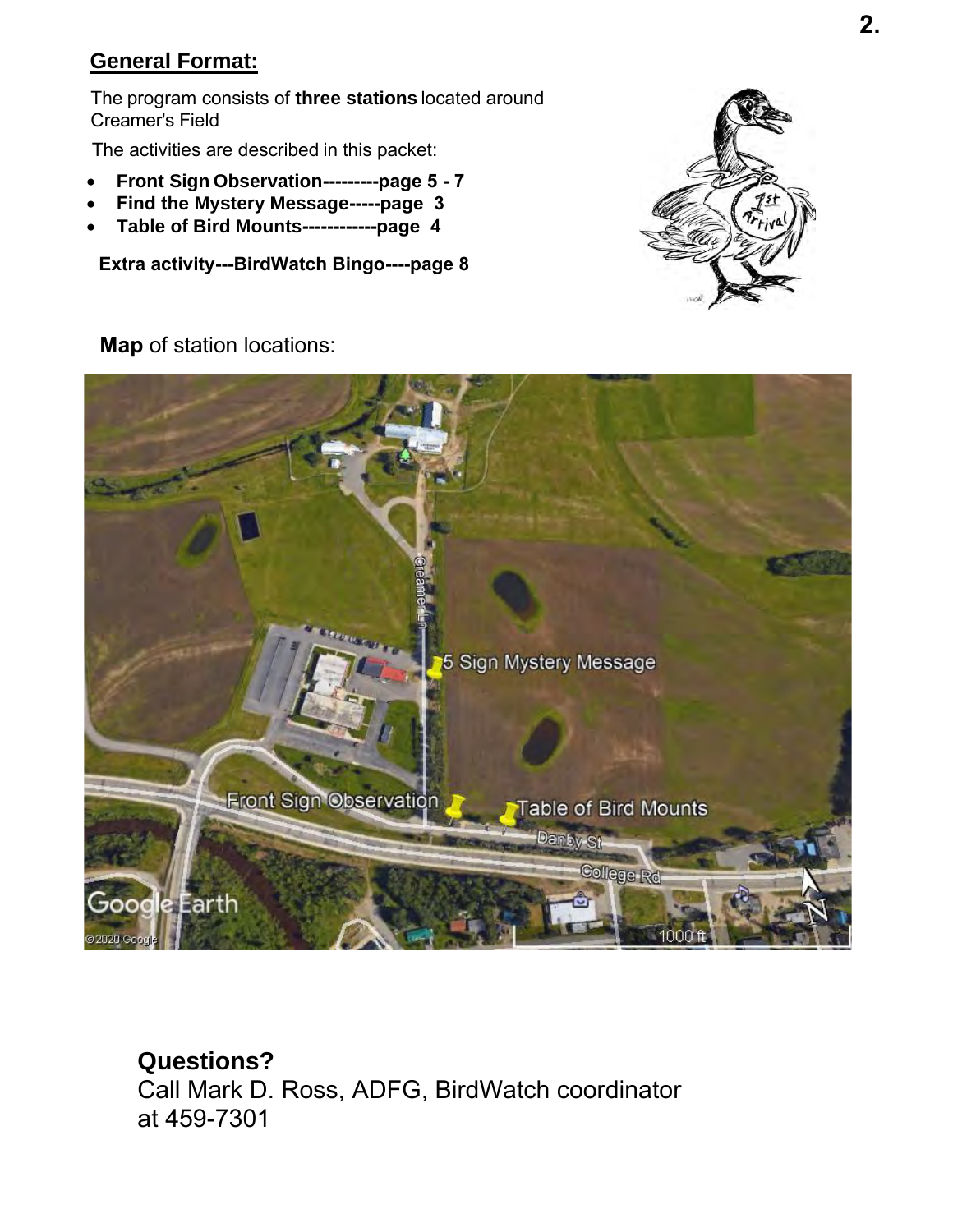# **Find the MYSTERY MESSAGE (see the map of stations to find start location).**

*out in the fields to the west are 6 words. To understand the message, find the six words and arrange them into a complete sentence. Please keep OFF the road when searching for the message.*

- 1.) Scan the area with your eyes and locate the words. The words are on signs.
- 2.) Use your binoculars to read the signs. Some signs will be close and some far, so focus the binoculars\* to read.
- 3.) After you have found all six words, arrange them into a complete sentence and you've solved the mystery message.

\*To do this activity without binoculars simply find the signs just using your eyes. You may need to move around a bit to find all of them.

#### **Here are some tips for using binoculars correctly (ask a grownup for help):**

- 1.) Adjust the width of the eyepieces to fit your eyes to get a single circular image.
- 2.) Hold binoculars steady by holding them firmly with both hands and with elbows comfortably near their bodies.
- 3.) Turn the focus knob with a finger to bring things that are far or near into clear focus.



#### **If you find something and want to see it through binoculars:**

Spot it with your eyes, then (while keeping your eye on it) bring the binoculars up to your eyes. It is harder to search for something with the binoculars- it's much better to find it with your eyes first, then use the binoculars.

### **Record the 6 mystery words here.**

Arrange them into a complete sentence to decipher the message.

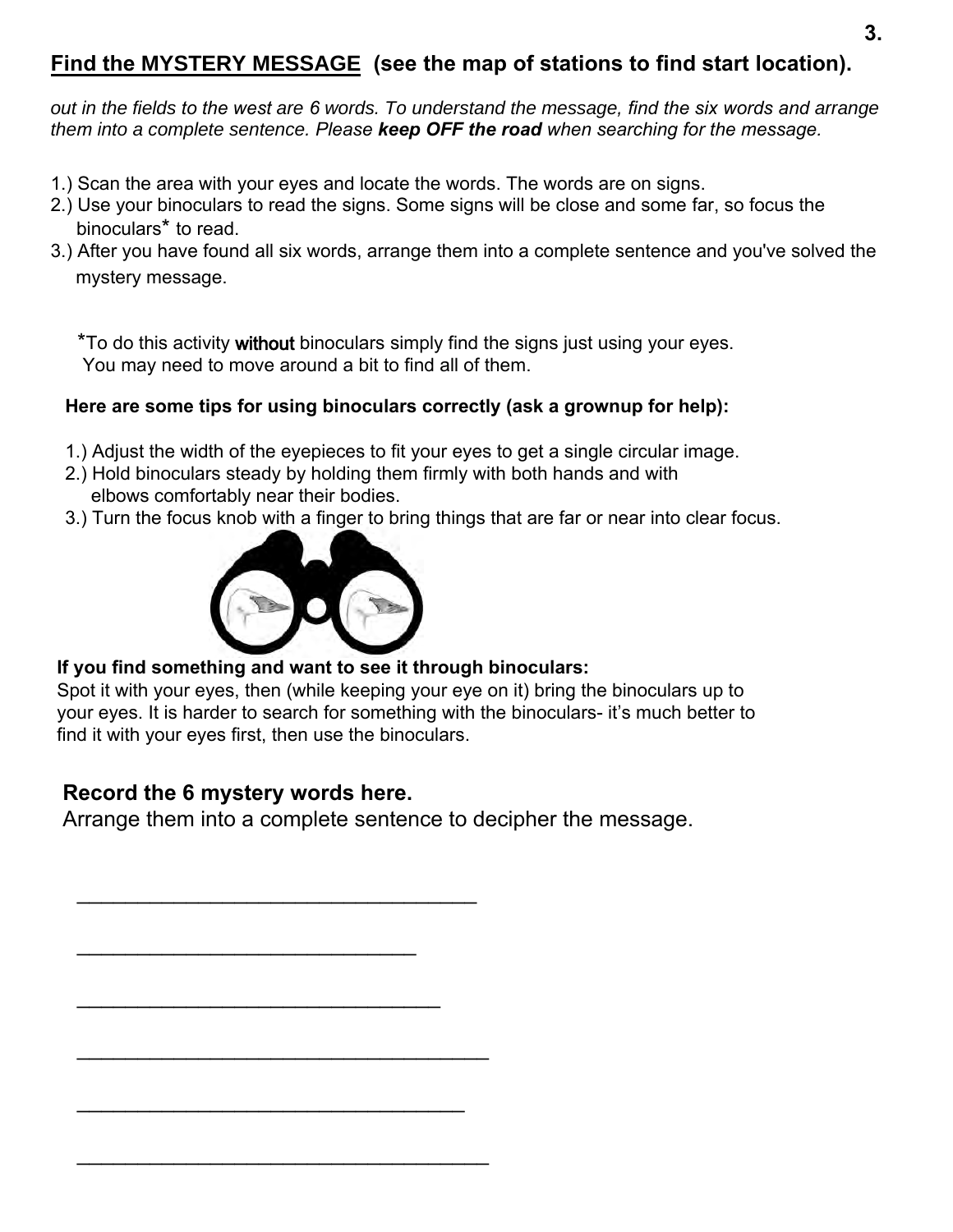# **TABLE OF BIRD MOUNTS**

*Visit the table of bird mounts to get an up close look at some of our migratory bird species.*



- 1.) Take a look at the table of bird mount. Looking with just your eyes, try identifying a few and comparing them to the birds out in the fields.
- 2.) This is a good time to take out your Guide to Spring Birds at Creamer's Field and see if you can identify some of the bird on the table.
- 3.) Study the different physical adaptations of the birds (size, shape, color, diving, dabbling, etc.).



**Please do view the items closely, but please do not touch the mounts and items and please practice good hygene and personal spacing.**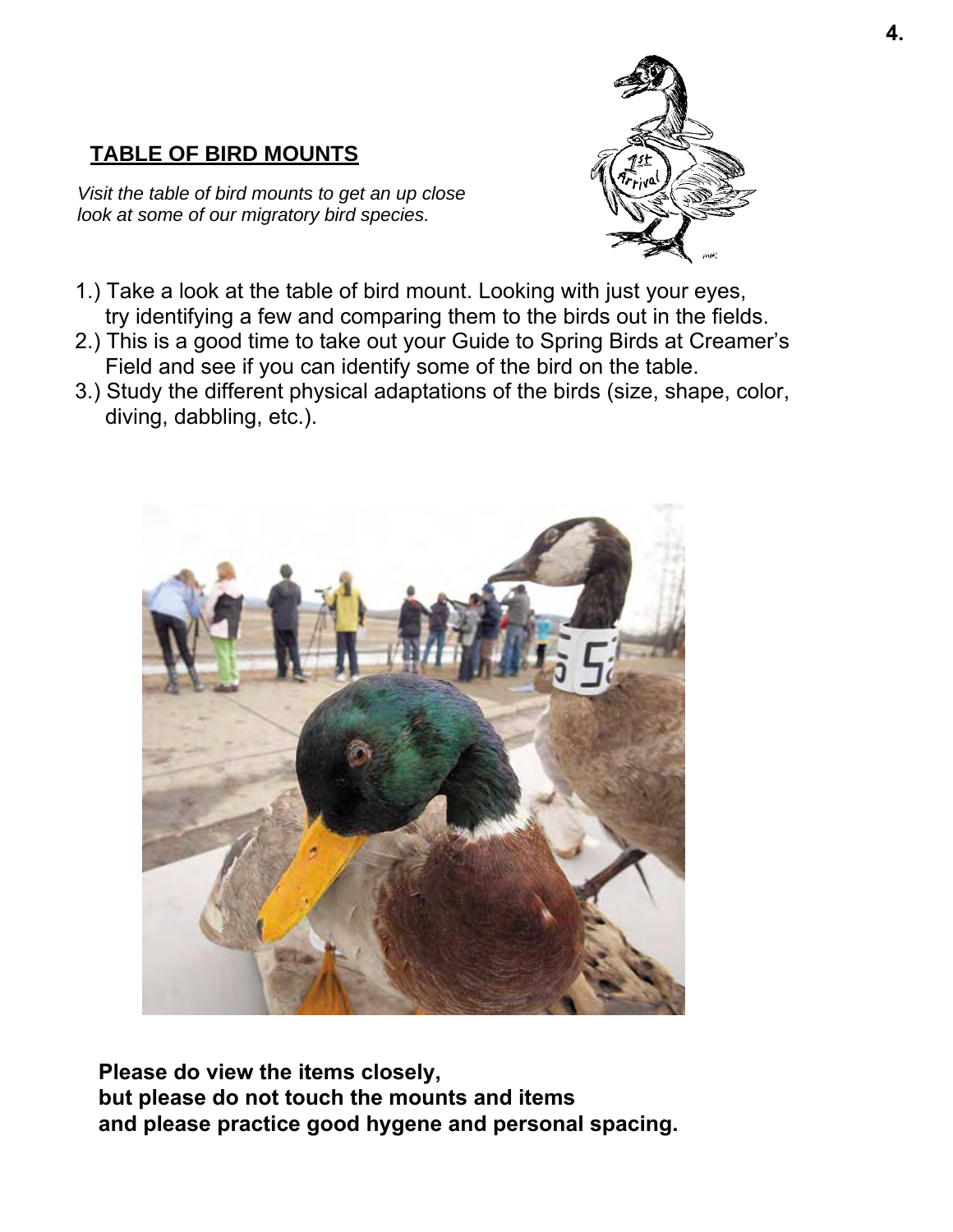### **FRONT SIGN OBSERVATION with two worksheets**

By reading and studying the front signs at Creamer's Field You can learn more about conservation and the wildlife at Creamer's Field.

Let the signs guide you in discovery of the answers to the **two worksheets:**

**Worksheet 1.) Sign Study-** page 6

## **Worksheet 2.) The bird missing from the big sign-** page 7

#### **Procedure:**

- 1.) Find the arrays of signs in the front parking lot area. They are in groups of three, with three others by the front log bus stop.
- 2.) Read your worksheet questions and visit the signs to find your answers.

North America's LARGEST waterfowl. When these signs were painted, seeing a Trumpeter Swan here was very rare. Their populations declined dramatically in 1900's, where there were only about 70 swans left in the wild. Efforts of limit hunting and protect swan habitat have brought their numbers back up. In 2016, 150 swans were counted here at one time.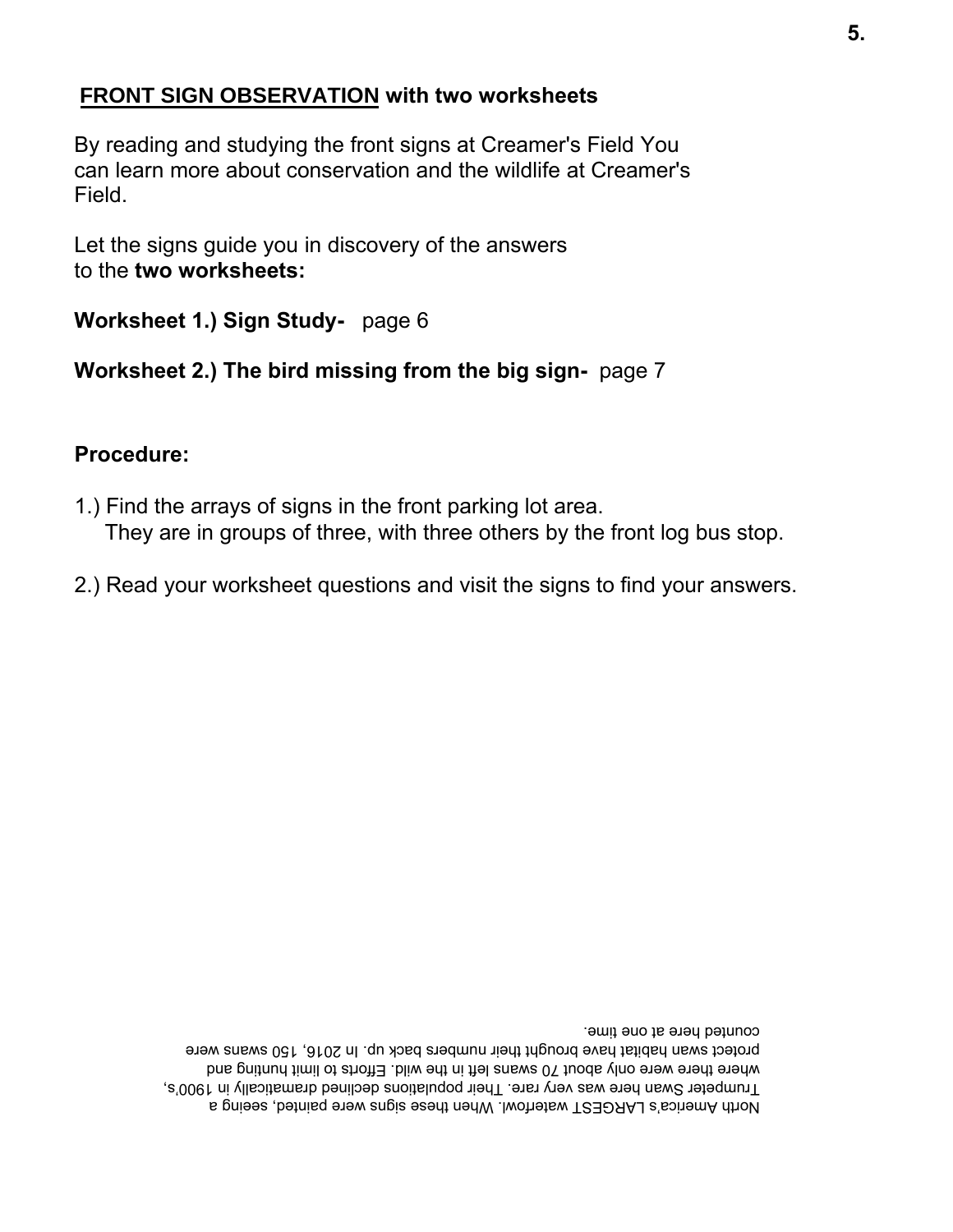# **Worksheet 1.) Study the Signs**

# **Read the signs to learn more about Creamer's Field and answer the following questions:**

See if you can answer the following questions by reading the interpretive signs around the refuge:

1.) By looking at the painting and other drawings, list or draw some characteristics of waterfowl (ducks, geese, and swans) that you notice.

2.) Search the signs and the fields for the 3 species of geese that can be spotted at Creamer's field. Can you name the 3 species?

- 3.) Why do ducks, geese, and cranes like to feed in open areas?
- 4.) Who farms and manages the field today?
- 5.) Which songbird is the first to arrive during spring migration?

6.) Birds fly north driven by the urge to \_\_\_\_\_\_\_\_\_\_\_\_\_\_\_\_\_\_\_\_\_\_.

- 7.) What is the name of the duck with the long tail?
- 8.) What is the name of the tall grey bird with the red head?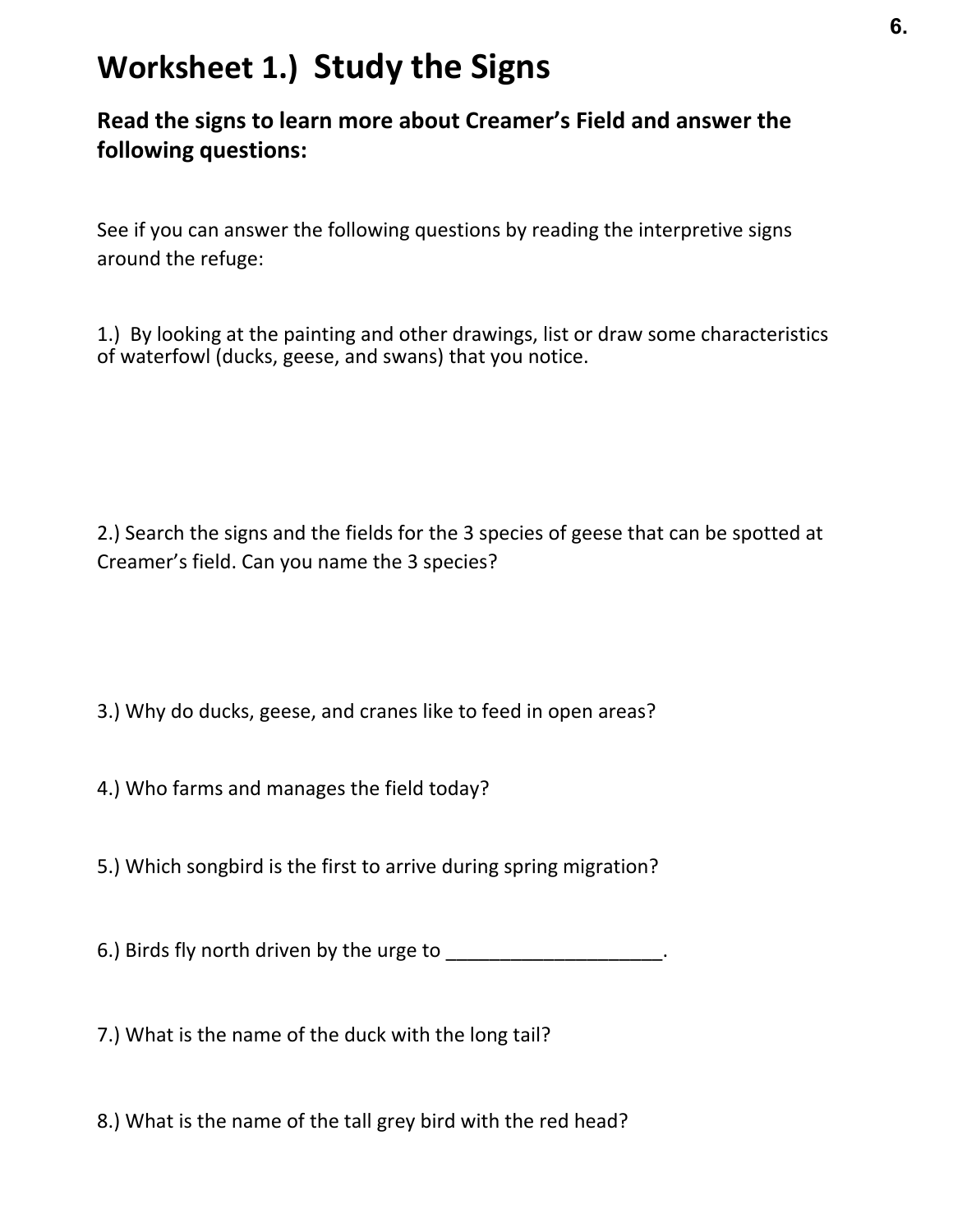# **Worksheet 2.) Which bird is missing from the Big Panels?**

# **A conservation success story**

By the log bus stop, Find the two **Big color Display** panels with the birds most likely to be seen at Creamer's Field. These pictures were painted 50 years ago. Which bird is missing from the paintings?

#### **Try sketching/drawing the missing bird here:**



Search the fields and see how many you can count. Remember, don't confuse the with the Snow geese. Look at the signs to see some of the differences.

*If you need a clue, see page 5*